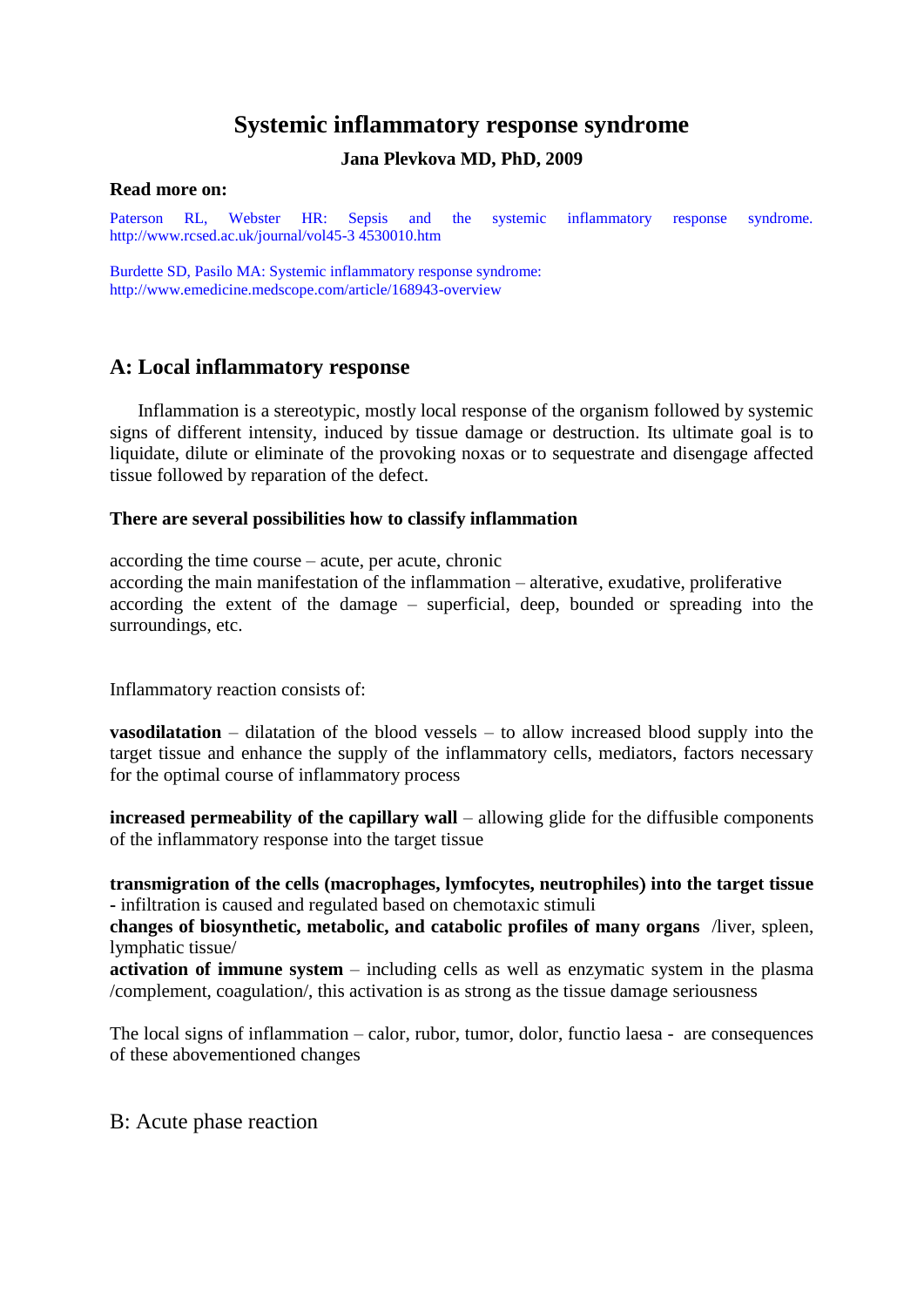Eukaryotic organisms have developed defensive and adaptative mechanisms necessary for the maintenance of homeostasis of internal environment after impairment of its integrity. These physiological processes of defensive and reparative nature elicited by tissue damage, infectious causes, nociceptive insults (burns, trauma, hemolysis, excessive physical activities are termed as acute phase reaction.

**The acute phase reaction** is innate uniform adaptative response to disturbing if the integrity of organism. Acute phase is a group of reactions elicited by humoral factors, especially proinflammatory cytokines (IL-1, IL-2, IL-6, TNF  $\alpha$ ) and axis hypothalamus- pituitary glandadrenal cortex- stress reaction. Acute phase reaction involves immune processes (production of proinflammatory cytokines, activation of innate nonspecific immunity, changes of hormonal and metabolic profile at systemic level (change of the metabolic profile of liver cells, change of plasmatic level of zinc, iron, insulin resistance, muscle catabolism, **synthesis of acute phase proteins** (C reactive protein CRP, serum amyloid A SAA, haptoglobin), change of water and ions balance (activation of RAA system) and pyretic reaction. The acute phase reaction is time limited – proinflammatory cytokines are cleaved from plasma within several hours, APP are present in the serum for at least 48 hours. The main goal of the acute phase reaction is:

- maintenance of water, ion and temperature homeostasis,
- antiinfectious processes
- perception of pain as a signal of tissue damage
- elimination of irreversibly damaged tissue
- adequate energy supply
- adequate supply of structural molecules, mainly amino acids for the production of antibodies, hormones, regenerative and reparative processes

## **C: Systemic inflammatory response syndrome**

In 1992, the American College of Chest Physicians (ACCP) and the Society of Critical Care Medicine (SCCM) introduced definitions for systemic inflammatory response syndrome (SIRS), sepsis, sepsis induced hypotension, septic shock, and multiple organ dysfunction syndrome (MODS). The idea behind defining SIRS was to define a clinical response to a nonspecific insult of either infectious or noninfectious origin. SIRS is defined as 2 or more of the following variables:

- Fever of more than 38°C or less than 36°C
- Heart rate of more than 90 beats per minute
- Respiratory rate of more than 20 breaths per minute or a PaCO2 level of less than 32 mm Hg
- Abnormal white blood cell count  $(>12,000/\mu L)$  or  $\leq 4,000/\mu L$  or  $>10\%$  bands)

Extreme of ages (both young and old) may not manifest as typical criteria for SIRS; therefore, clinical suspicion may be required to diagnosis a serious illness (either infectious or noninfectious). Patients receiving a beta-blocker or a calcium channel blocker are likely unable to elevate their heart rate and, therefore, tachycardia may not be present.

Although blood pressure is not one of the 4 criteria, it is still an important marker of possible progression of disease.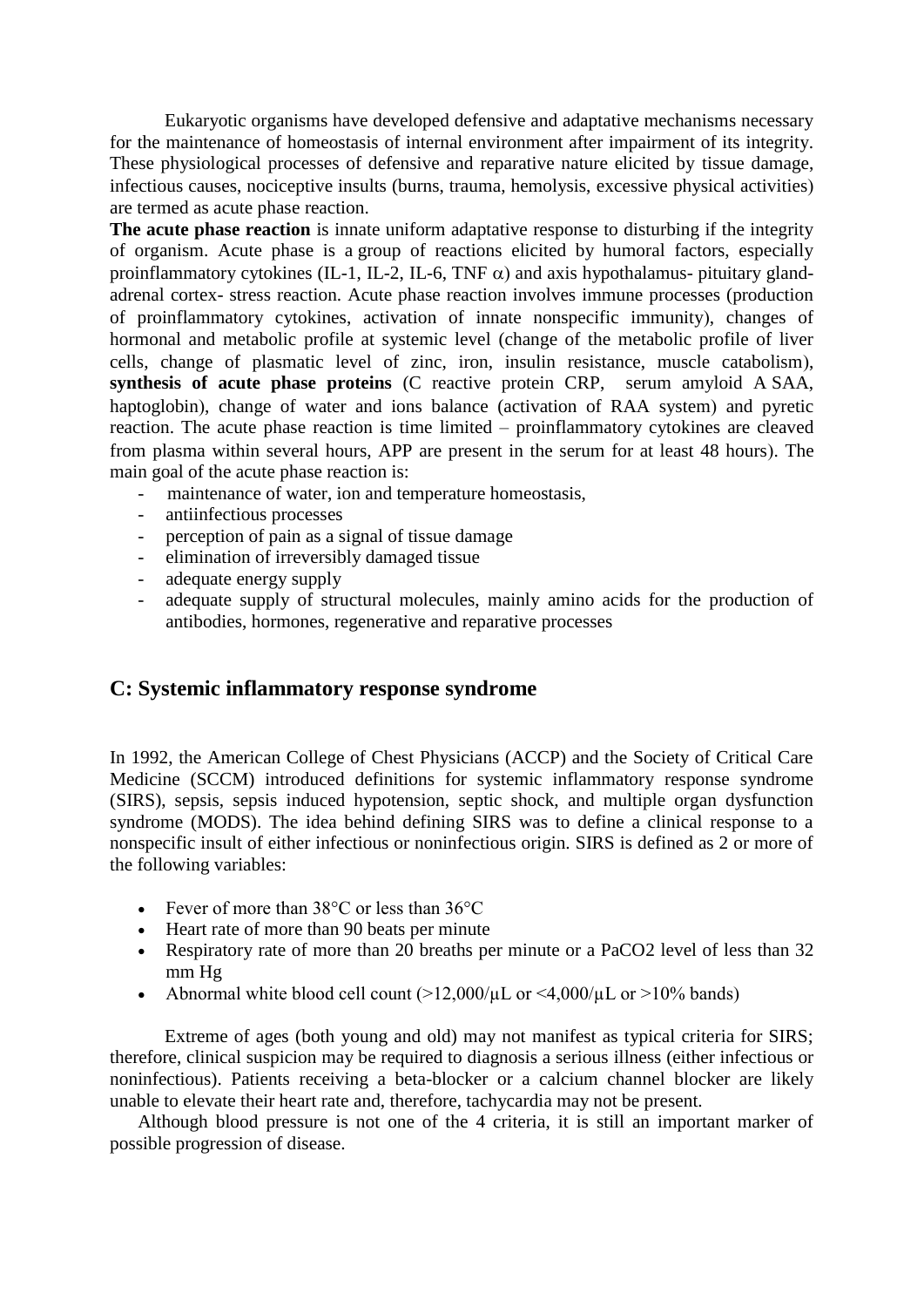SIRS is nonspecific reaction elicited by acute body danger, defensive reaction of the human body with the goal to localize and eliminate of endogenous or exogenous insults. **SIRS is more complex and more intensive reaction when comparing to the acute phase reaction.** SIRS might lead to complex disturbance of homeostasis with potentially destructive action the body is affecting itself due to its defensive reaction.

SIRS is nonspecific and can be caused by ischemia, inflammation, trauma, infection, or a combination of several insults. SIRS is not always related to infection. Therefore it is important to define several terms related to these problems.

| <b>SIRS</b>    | Two or more of:                                                                                                                  |
|----------------|----------------------------------------------------------------------------------------------------------------------------------|
|                | Temperature $> 38^{\circ}$ C or $< 36^{\circ}$ C                                                                                 |
|                | Tachycardia $> 90$ beats/minute<br>2.                                                                                            |
|                | Respiratory rate > 20 breaths/minute or $PaCO2 < 4.3$ kPa<br>3.                                                                  |
|                | White blood count > 12 x 10 <sup>9</sup> /l or < 4 x 10 <sup>9</sup> /l or > 10% immature<br>4.<br>(band) forms                  |
| Sepsis         | SIRS due to severe infection, positive evidence for the presence of bacteria<br>within the bloodstream, confirmed by cultivation |
| Bacteriemia    | presence of bacteria within the bloodstream, but this condition does not always<br>lead to SIRS                                  |
| Sepsis induced | the presence of a systolic blood pressure of less than 90 mm Hg or a reduction                                                   |
| hypotension    | of more than 40 mm Hg from baseline in the absence of other causes of<br>hypotension                                             |
| Septic shock   | clinical syndrome caused by a sepsis, characterized by persistent hypotension                                                    |
|                | and perfusion abnormalities (mostly in microcirculation), despite adequate<br>fluid and vasopressoric resuscitation              |
| <b>MODS</b>    | Multiple organ dysfunction syndrome – dysfunction of kidneys, liver, lungs,                                                      |
|                | heart, GUT caused by a severe hypo perfusion, and other complications of                                                         |
|                | SIRS – physiological derangements in which organ function is not capable of<br>maintaining homeostasis                           |

## **D: Causes of SIRS**

#### **The most common causes of SIRS related to infectious disease are as follows:**

bacterial infection, wound infection (burns, surgical wounds, diabetic foot and other infectious complications, cholecystitis, cholangoitis, other abdominal infections, pneumonia both nosocomial or community acquired, urogenital infections, meningitis and other less frequent conditions

**Noninfectious causes as underlying conditions for SIRS** involve acute intestinal ischemia, pancreatitis, GUT bleeding, autoimmune diseases, burns, aspiration, cirrhosis, inadequate reaction to drugs, cocaine, amphetamines, teophyllin in high dose, myocardial infarction, trauma and other causes.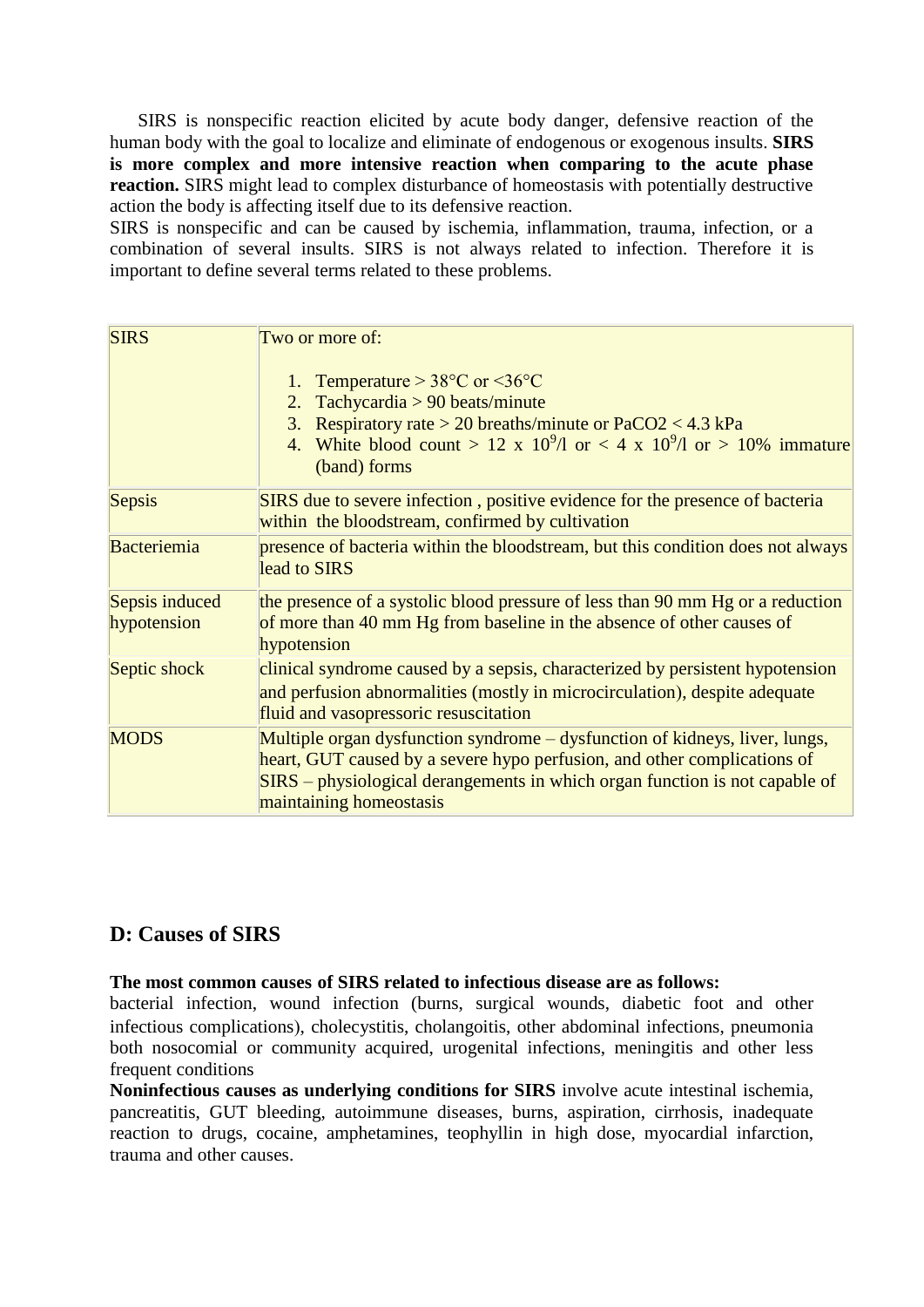## Pathophysiology

SIRS, independent of the etiology, has the same pathophysiologic properties, with minor differences in inciting cascades. Many consider the syndrome a self-defense mechanism. Inflammation is the body's response to nonspecific insults that arise from chemical, traumatic, or infectious stimuli. The inflammatory cascade is a complex process that involves humoral and cellular responses, complement, and cytokine cascades. Bone best summarized the relationship between these complex interactions and SIRS as the following 3-stage process:

- Stage I: Following an insult, **local cytokine is produced with the goal of inciting an inflammatory response,** thereby promoting wound repair and recruitment of the reticular endothelial system.
- Stage II: **Small quantities of local cytokines are released into circulation to improve the local response.** This leads to growth factor stimulation and the recruitment of macrophages and platelets. This acute phase response is typically well controlled by a decrease in the proinflammatory mediators and by the release of endogenous antagonists. **The goal is homeostasis.**
- Stage III: **If homeostasis is not restored, a significant systemic reaction occurs**. The **cytokine release leads to destruction rather than protection**. A consequence of this is the activation of numerous humoral cascades and the activation of the reticular endothelial system and subsequent loss of circulatory integrity. **This leads to endorgan dysfunction.**

## **E: Initiation of SIRS**

Trauma, inflammation, or infection leads to the activation of the inflammatory cascade. When SIRS is mediated by an **infectious insult**, the inflammatory cascade is often initiated by **endotoxin or exotoxin.** Tissue macrophages, monocytes, mast cells, platelets, and endothelial cells are able to produce a multitude of cytokines. The cytokines **tissue necrosis factor-** $\alpha$  **(TNF-** $\alpha$ **)** and **interleukin** (IL)–1 are released first and initiate several cascades. The release of  $IL-1$  and  $TNF-\alpha$  (or the presence of endotoxin or exotoxin) leads to cleavage of the **nuclear factor-** $\kappa$  **B (NF-** $\kappa$  **B) inhibitor**. Once the inhibitor is removed, NF- $\kappa$  B is able to initiate the production of mRNA, which induces the production other proinflammatory cytokines. If the SIRS is induced by viral infection the main stimulus is **interferon gamma IFN<sub>Y</sub>** released from cells infected and destroyed by the virus.

**IL-6, IL-8, and interferon gamma** are the primary proinflammatory mediators induced by  $NF - K B$ . In vitro research suggests that glucocorticoids may function by inhibiting NF- $\kappa$  B. TNF- $\alpha$  and IL-1 have been shown to be released in large quantities within 1 hour of an insult and have both local and systemic effects. In vitro studies have shown that these 2 cytokines given individually produce no significant hemodynamic response but cause severe lung injury and hypotension when given together. TNF- $\alpha$  and IL-1 are responsible for fever and the release of stress hormones (norepinephrine, vasopressin, activation of the reninangiotensin-aldosterone system).

The figure shows activation of NFkB, primary transcriptive factor preexisting in the cytoplasm like an inactive molecule linked to the inhibitor complex subunit. The answer to external stimuli or presence of lipopolysacharide is the cleavage of the inhibitory subunit, transport into the nucleus and initiation of transcription of target genes.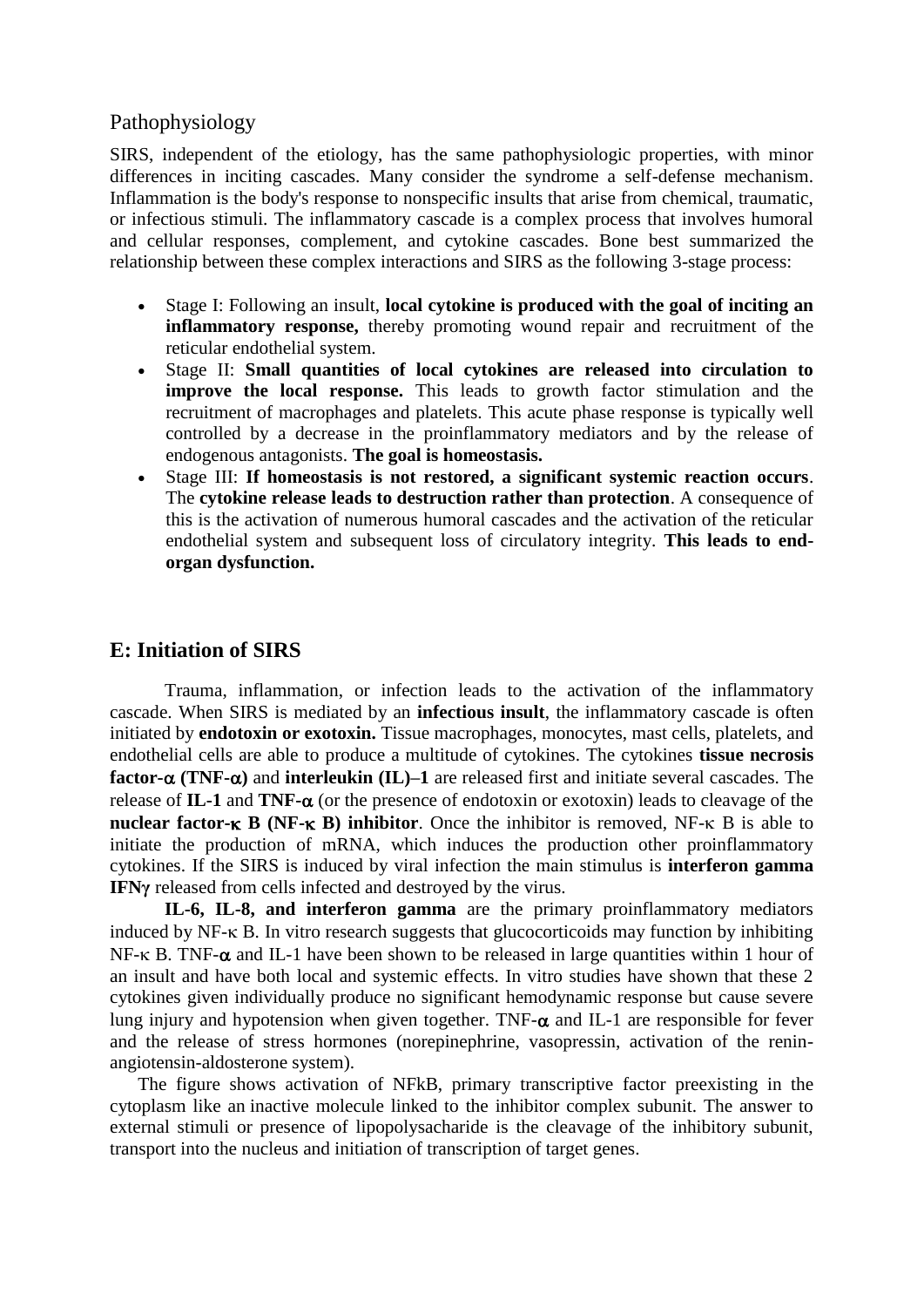

Other cytokines, especially IL-6, stimulate the release of acute-phase reactants such as **C-reactive protein (CRP).** Of note, infection has been shown to induce a greater release of TNF- $\alpha$  than trauma, which induces a greater release of IL-6 and IL-8. This is suggested to be the reason **higher fever is associated with infection rather than trauma.**

The proinflammatory interleukins either function directly on tissue or work via secondary mediators to activate the coagulation cascade, complement cascade, and the release of nitric oxide, platelet-activating factor, prostaglandins, and leukotrienes.

Numerous proinflammatory polypeptides are found within the complement cascade. Protein **complements C3a and C5a** have been the most studied and are felt to contribute directly to the release of additional cytokines and to **cause vasodilatation and increasing vascular permeability**. **Prostaglandins and leukotrienes incite endothelial damage, leading to multiorgan failure.**

The **correlation between inflammation and coagulation** is critical to understanding the potential progression of SIRS. IL-1 and TNF- $\alpha$ directly affect endothelial surfaces, leading to the expression of tissue factor. Tissue factor initiates the production of thrombin, thereby promoting coagulation, and is a proinflammatory mediator itself. **Fibrinolysis is impaired** by IL-1 and TNF- $\alpha$  via production of plasminogen activator inhibitor-1. Proinflammatory cytokines also disrupt the naturally occurring anti-inflammatory mediator's antithrombin and activated protein-C (APC). If unchecked, this coagulation cascade leads to complications of microvascular thrombosis, including organ dysfunction. The complement system also plays a role in the coagulation cascade. Infection-related procoagulant activity is generally more severe than that produced by trauma. The cumulative effect of this inflammatory cascade is an unbalanced state with inflammation and coagulation dominating.

## **F: Signs and symptoms of SIRS – mechanisms involved**

**fever**

- **–** the effect of pyrogens onto the hypothalamus
- **–** the central thermostatic point is converted to the higher point of body temperature
- **–** mechanism responsible for the heat production are enhanced, but heat loss is inhibited to conserve heat - reach this new temperature
- **–** production and loss of heat are regulated at this increased point until the level of pyrogens is decreased spontaneously, by action of immune system or by an action of treatment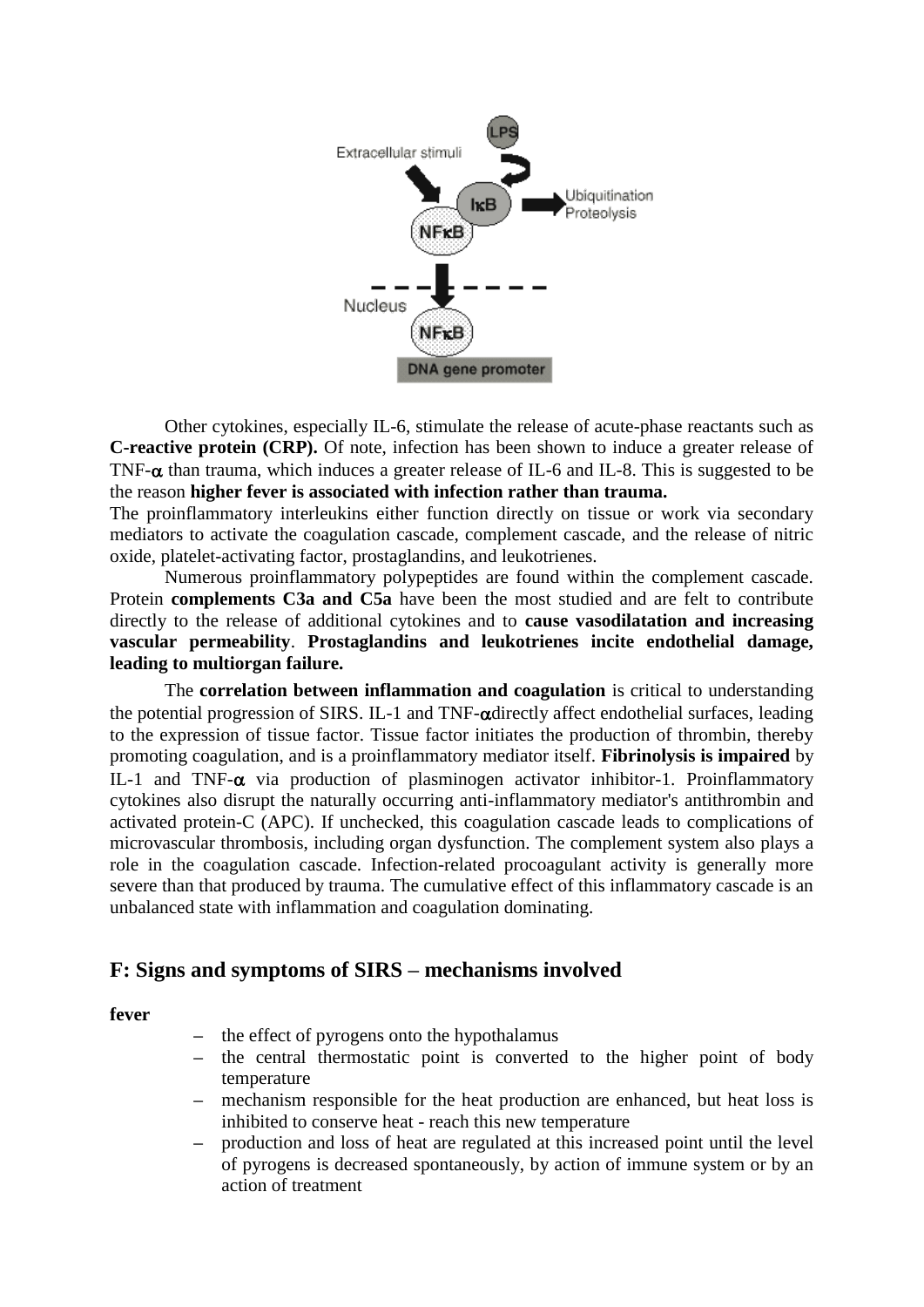**hypotension –** is a consequence of the drop of peripheral vascular resistance due to vasodilatation induced by cytokines and other proinflammatory agents, and partially is a consequence of the cardio inhibitory effect of proinflammatory molecules

#### **tachykardia**

- **–** drop of blood pressure inhibits the firing activity of baroeceptors in the arcus aortae
- **–** therefore natural high activity of sympathetic centre within the brainstem becomes dominant
- **–** the effects of sympathetic system on the heart involve **increased heart rate – tachycardia** and **increased strength of myocardial contractions**
- **–** apart from these mechanism, also another could be involved fever increase the metabolic rate therefore the tissue oxygen requirements are increased to enhance oxidative processes
- **–** tachycardia is one of the powerful compensatory mechanisms able to increase oxygen tissue supply

#### **increased breathing rate and hypocapnia**

- **–** stimulation of breathing is a **complex process**, with many of possible mechanism involved in it
- **–** example fever **increased oxygen consumption** therefore it is necessary to increase ventilation **to take more oxygen**
- change of PaCO<sub>2</sub> depends strongly on the **type of breathing pattern employed**
- example panting as a thermoregulatory response is characterized by rapid shallow breathing with re breathing / ventilation of death space within the airways - there is no hypocapnic response
- but hyperventilation when alveolar space is ventilated hypocapnia is common sign
- respiratory alkalosis may be a consequence of hypocapnia

#### **changes of the leucocytes (WBC count**

- **–** due to action of proinflammatory cytokines the white blood cell population within the bone marrow is stimulated to proliferate and maturate thus providing optimal immune defense
- if stimulation of the WBC is strong, then younger ,,un maturated cells are released from the bone marrow into the blood stream – bands

**decreased count** – mechanisms of rolling, adhesion and transmigration into the tissue are responsible for the progressive decreasing of WBC count in the blood

this blood pool is not adequately completed from the marrow pool – proliferation and maturation might be not so strong enough to stabilize normal WBC count

## **G: The balance between inflammatory and anti-inflammatory response**

The intensity and time course of SIRS is influenced by a balance in action of proinflammatory and anti-inflammatory systems at the local and systemic level. To counteract the acute inflammatory response, the body is equipped to reverse this process via **counter inflammatory response syndrome (CARS)**. This antagonistic system is induced by the same stimuli like the SIRS is, and both processes **are running simultaneously**. CARS represent the system of negative feedbacks in cytokine and endocrine network (including the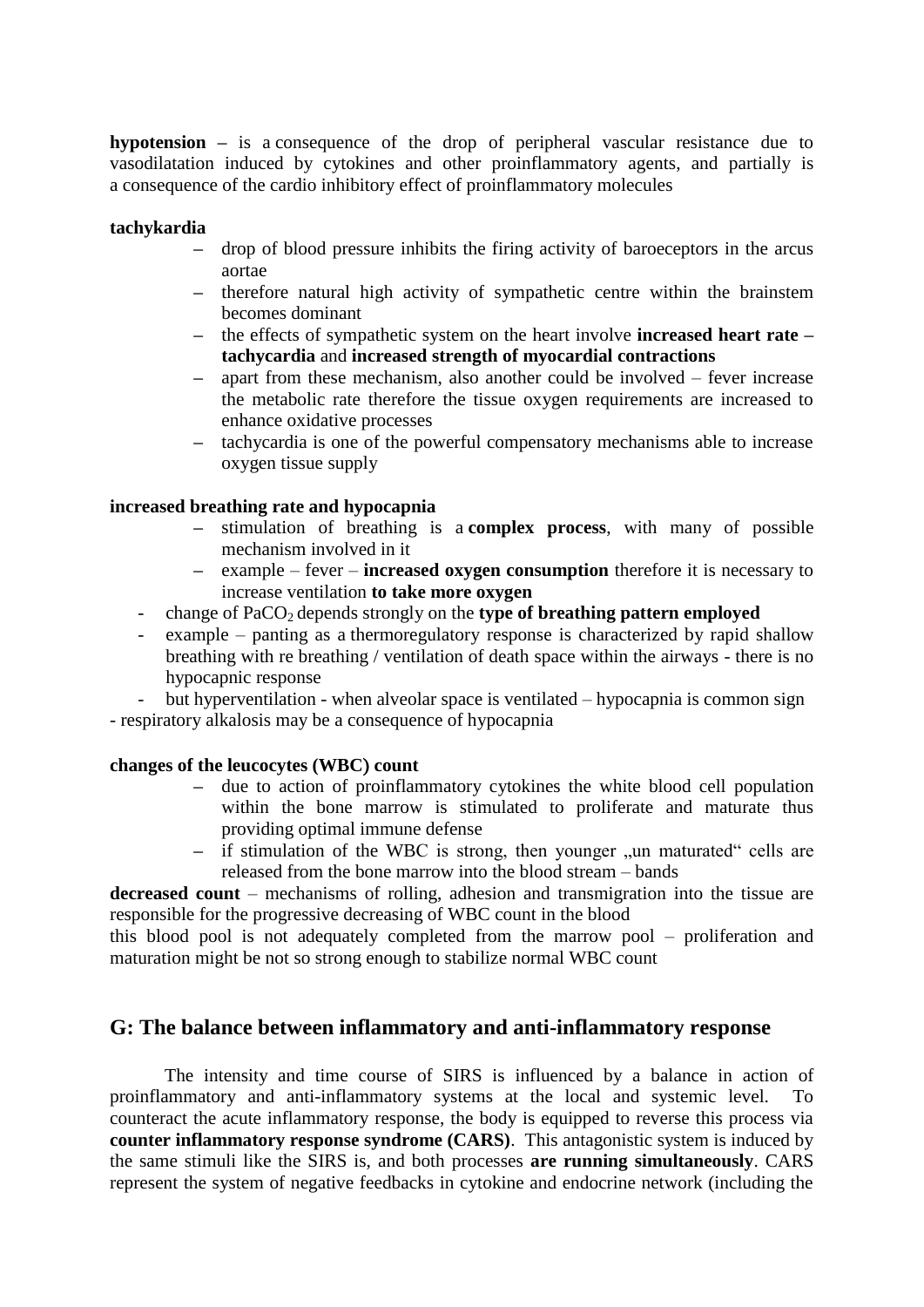axis hypothalamus- pituitary gland-adrenal cortex) and limits extend and duration of systemic inflammatory response syndrome. **The balance between the SIRS and CARS course represents the balance between optimal inflammatory response and the extent of immunosuppression.** 

IL-4 and IL-10 are cytokines responsible for decreasing the production of TNF- $\alpha$ , IL-1, IL-6, and IL-8. The acute phase response also produces antagonists to TNF- $\alpha$  and IL-1 receptors. These antagonists either bind the cytokine, and thereby inactivate it, or block the receptors.

## **Counter inflammatory response involves:**

- cytokines with anti-inflammatory action IL-4 a IL-10 responsible for the decrease of TNF- $\alpha$ , IL-1, IL-6, and IL-8 production
- production of receptor site antagonists for TNF- $\alpha$ , and IL-1. These antagonists could be bounded directly to the molecule of cytokine and inactivate it, or could be bounded to the receptor resulting into the block of the cytokine induced biological signal
- activation of the axis hypothalamus-pituitary gland-adrenal cortex with overproduction of glucocorticoids – their action is inhibition of cytokine release, therefore immunosuppressive effect

Comorbidities and other factors can influence a patient's ability to respond appropriately. The balance of SIRS and CARS determines a patient's prognosis after an insult. Some researchers believe that, because of CARS, many of the new medications meant to inhibit the proinflammatory mediators may lead to deleterious immunosuppression.

As it was described above, both SIRS and CARS are induced at the same time, and the main idea of these antagonistic reactions is to maintain a balance within the cytokine network, therefore to maintain the balance in action of proinflammatory and anti-inflammatory cytokines. The disturbed balance might result into two extreme situations:

- **1. excessive activity of proinflammatory cytokines leads to severe SIRS with potential risk of organ dysfunction and death**
- **1. excessive anti-inflammatory response leads to immunosuppression and risk of increased mortality later phases of clinical course**

# **E: Organ dysfunction as a consequence of severe SIRS**

Multiorgan dysfunction could be a consequence of inconvenient clinical course of SIRS; the dysfunction is mostly related to the kidneys, liver, lungs, central nervous system and heart.

Mechanisms responsible for the development of organ dysfunction

- 1. vasodilatation abnormal distribution of circulating volume tissue hypoperfusion
- 2. increased vascular permeability impairment of Starling's mechanisms displacement of fluids into the interstitial space
- 3. endothelial damage with expression of cell adhesion molecules and small thrombi in microcirculation - disseminated intravascular coagulation
- 4. production of reactive oxygen species by neutrophiles
- 5. production of proteases by neutrophiles
- 6. production of NO by inductive NO synthase refractoriness in vasodilatation

## **Respiratory Dysfunction**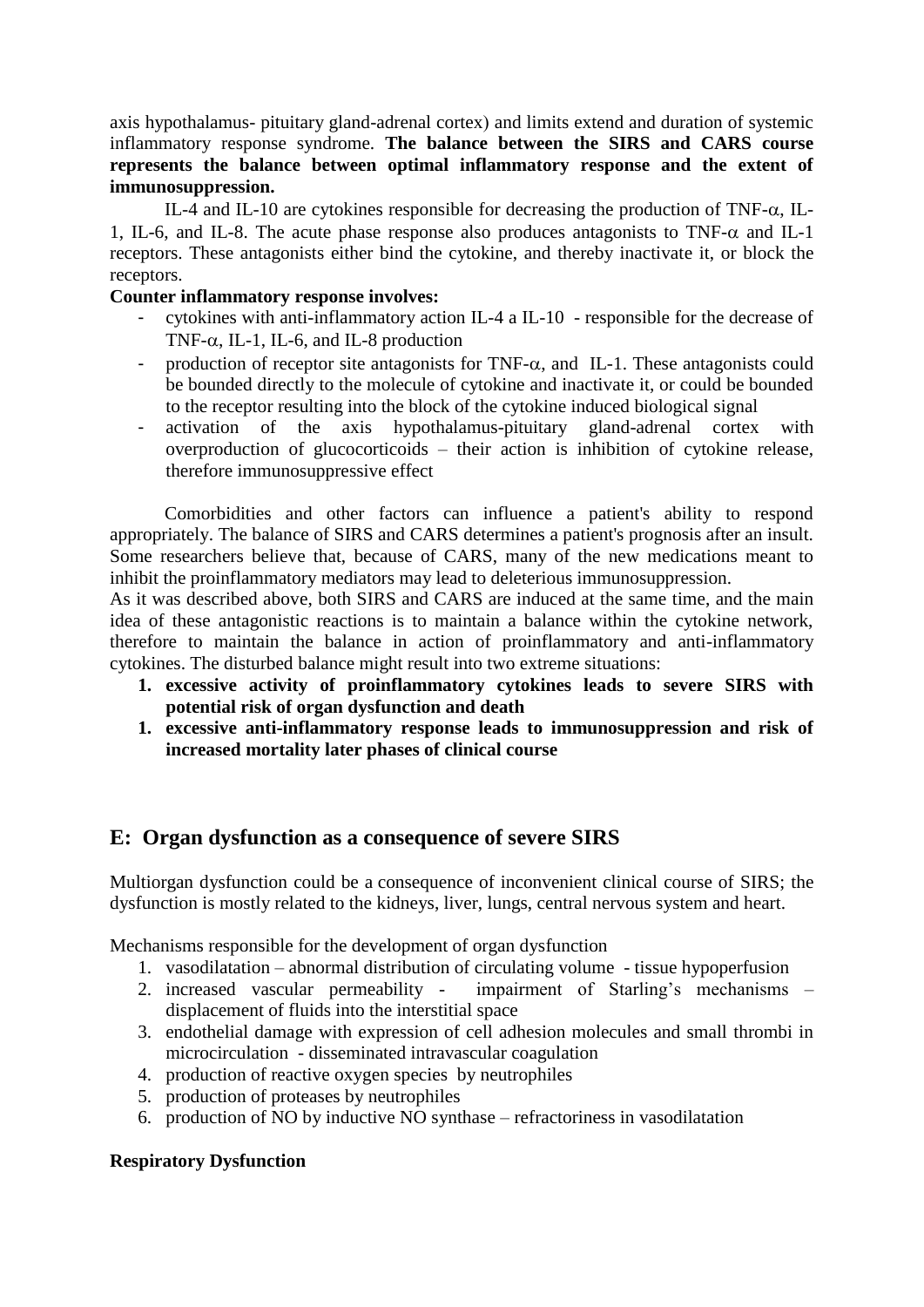Pulmonary dysfunction is common in the patient with SIRS and is manifested as tachypnoea, hypoxaemia and respiratory alkalosis. When severe it may progress to acute lung injury (ALI) and acute respiratory distress syndrome (ARDS). The primary pathological process is pulmonary capillary endothelial dysfunction resulting in interstitial and alveolar oedema of protein and phagocytic immune cell rich exudative fluid. Endothelial permeability is increased in response to pro-inflammatory cytokines with progression to alveolar denudation and basement membrane destruction. Another mechanisms employed are destruction of pneumoctyes type I, destruction of surfactant molecules, and onset of microatelectatic areas in lungs.

## **Cardiovascular Dysfunction**

Both the heart and the blood vessels are sensitive to the effects of pro-inflammatory cytokines as well as vasoactive substances present in excessive amounts in SIRS. Nitric oxide is synthesized by inducible nitric oxide synthasis (ions) from L-argentine in the vascular endothelium and smooth muscle in response to pro-inflammatory cytokines. Nitric oxide is the vocative mediator responsible for the fall in systemic vascular resistance underlying the hypotension in SIRS. This hypotension may be refractory to treatment with fluids, inotropes and conventional vasoconstrictors.

The response to the fall in blood pressure is an increase in cardiac output. Baroreceptors mediate a pronounced tachycardia and stroke volume increases due to decreased afterload but hypovolaemia may decrease preload and thus cardiac output. Independent of the effects of preload and afterload intrinsic myocardial depression is present within 24 hours of the onset of SIRS. Endotoxin and pro-inflammatory cytokines have both been shown to induce myocardial depression. These effects are probably mediated through nitric oxide. Constitutive NO in the heart is responsible for leucitropy, the ability of the myocardium to relax, thus maximizing end diastolic filling and coronary artery perfusion. Inducible NOS is expressed in cardiac myocytes in response to cytokines and increases NO production. Nitric oxide reduces myocardial contractility and responsiveness to b-adrenergic agents mediated through increased cGMP.

#### **Renal Dysfunction**

Several mechanisms have been proposed for the pathogenesis of acute renal failure occurring in SIRS. In normal states, the kidney maintains renal blood flow and glomerular filtration through autoregulation dependent on the tone of the afferent and efferent arterioles, an autoregulation is disturbed in SIRS. The cytokine-induced systemic vasodilatation and relative hypovolaemia in SIRS are responsible for renal hypoperfusion. Therefore, it is difficult to predict renal blood flow from systemic blood pressure parameters. The kidney produces intrinsic vasoconstrictors in response to cytokines and the renin-angiotensin-aldosterone system. In particular, the arachidonic acid metabolites of thromboxane and leukotrienes both reduce renal blood flow and antagonists of these substances have been shown to have renal protective effects. In common with other tissues, the kidney is susceptible to leucocyte mediated tissue injury with neutrophil aggregation in response to chemokines and production of proteases and ROSs.